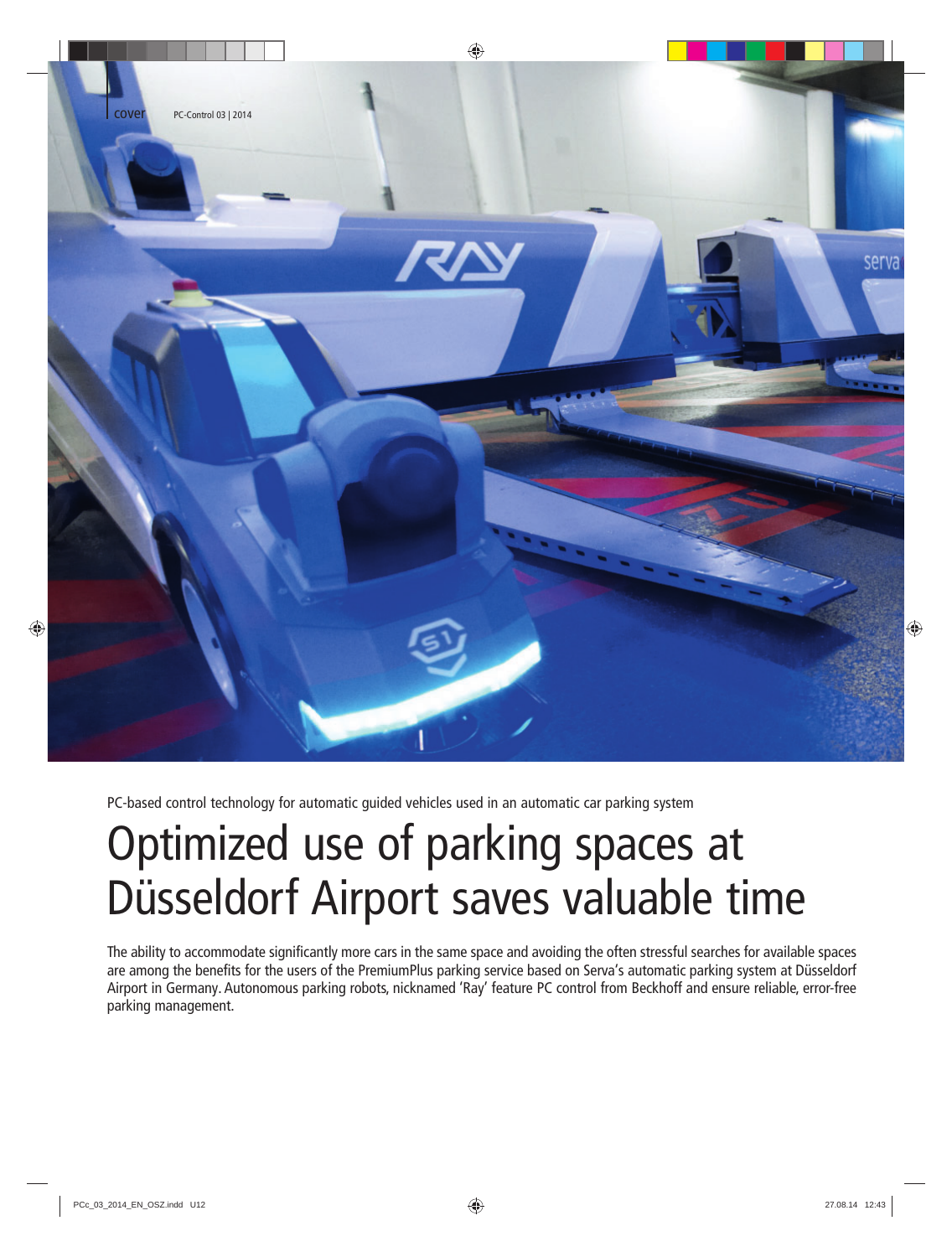Who isn't familiar with this situation, particularly during business trips: deadline pressure, not enough time before check-in and departure, and then the tedious search for a free and adequately sized space in the multi-story car park? Since the end of June 2014, this stress factor is a thing of the past for customers of the PremiumPlus parking service at Düsseldorf Airport. At multi-story car park No. 3, they can simply leave their car at the transfer station of the automatic parking system, right by the terminal. The system was developed by Serva Transport Systems GmbH, based in Grabenstätt, Germany. At the transfer station, the car is measured with a laser scanner in a few seconds and then is taken automatically to a free space by Ray, the autonomous parking robot. All passengers have to do is check in using the information terminal at the transfer station and print out a ticket with a QR code or scan it with a smartphone app. The whole process takes less than a minute, after which travelers can relax and walk to the gate.

The initial plan is for 260 such parking spaces at Düsseldorf Airport that are served by six transfer stations and three parking robots, which can handle a wide range of cars from compacts to large SUVs. Passengers benefit not only from the fact that they no longer have to search for spaces, the retrieval of the cars is just as quick

**Ray, the parking robot, uses a laser system to measure the dimensions and the wheelbase of the car, adjusts its width accordingly and then picks up the car by lifting the tires – similar to a forklift.**

# At a glance:

# Solutions for transport and logistics Robot-based parking system

# Customer benefit

High-value parking space is approx. 40% better utilized, and the car parking process only takes about 30 seconds for travelers.

# Applied PC control

C6920, CX5010 and EtherCAT Terminals: Compact control technology with high processing power EtherCAT: High-performance, integrated communication system TwinCAT 3: Simplified engineering through integration in Microsoft Visual Studio®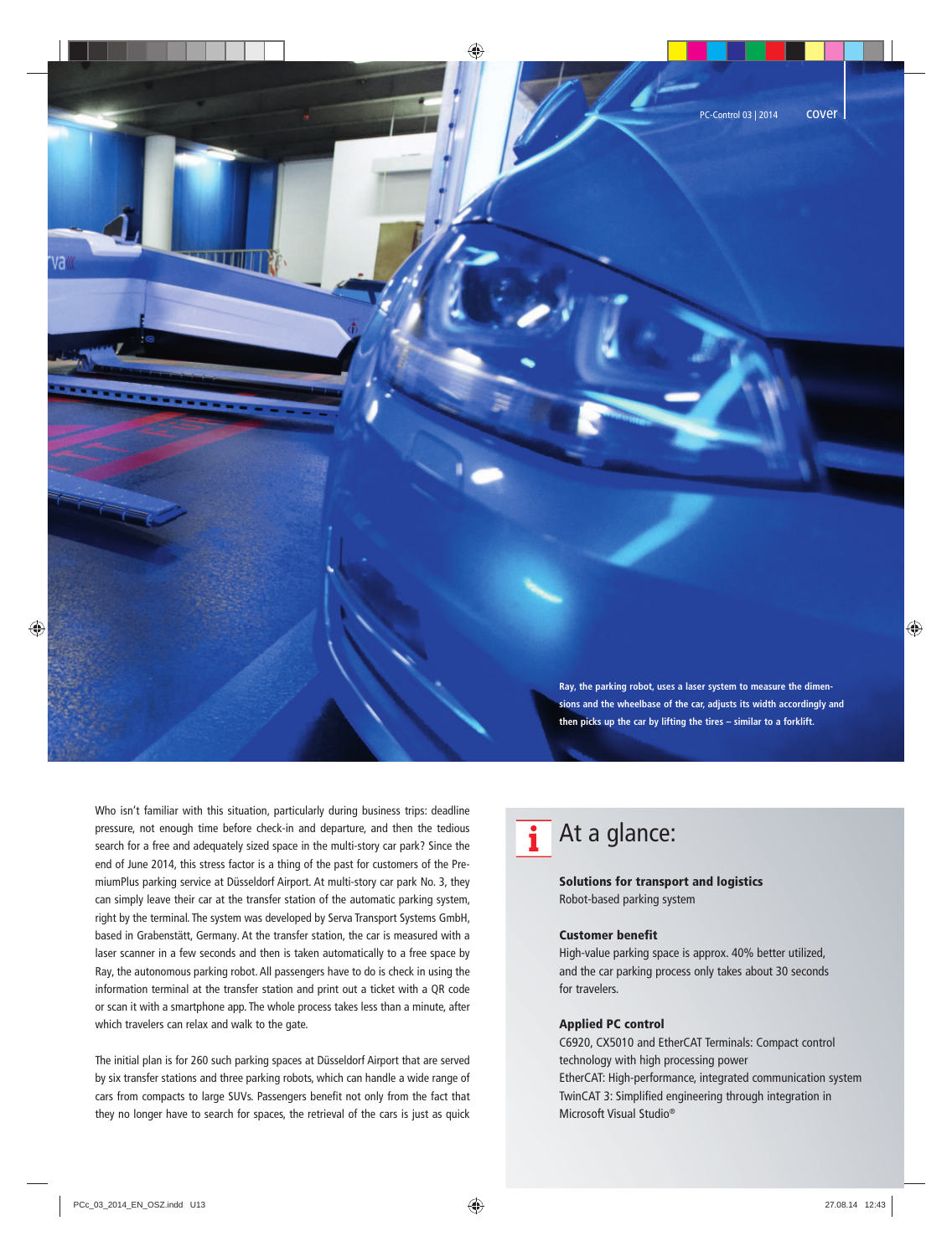

**The PremiumPlus service at car park 3 at Düsseldorf Airport does away with inconvenient and time-consuming searches for parking spaces – cars can simply be dropped off at the transfer station of the automatic parking system.**

and convenient. If the required exit time is specified in advance, the car will be ready within 3 to 5 minutes. If a flight number was specified at the time of reservation, the car will be made available automatically after landing, based on the actual flight data.

### Using high-value parking spaces in a flexible and optimized manner

This automatic parking system benefits not only the passengers, but also the car park operator. Ray is able to accommodate 40 to 60 % more cars in the same space, depending on circumstances. This is due to the fact that the highly agile parking robot is able to negotiate much tighter bends than cars and can position the cars much closer together. Plus, there is no need to keep lanes free for maneuvering. Serva's managing director, Leopold Meirer, lists further benefits of the system: "The local conditions are stored in the navigation software, so that cars can be parked 'intelligently' and optimally sorted by size. In addition, spaces that can be reached quickly are allocated based on a priority system, in order to minimize the retrieval time. More complex relocation tasks are handled autonomously at less busy times, such as at night."

An additional benefit is the comparatively low installation effort. The parking system consists only of the transfer stations and the parking robots, and can therefore be integrated quite easily in existing car park infrastructures. A further factor is the high operational reliability, as Leopold Meirer explains: "In contrast to other typical automatic parking systems, we don't use an interlinked warehouse system that comes to a complete standstill in the event of a failure of the retrieval technology. Since there are always at least two autonomous parking robots, the system can easily compensate should one of the Rays develop a fault."



**Despite the fact that the parking robot can handle large executive cars, it is very compact and therefore requires high-performance control technology that is suitable for situations where space is limited.**

## Processing large quantities of data reliably and quickly

The high operational reliability is based on the high-performance navigation and control technology, which is able to process huge data quantities quickly and error-free. This starts in the transfer station with the sophisticated measurement of each car using a 3D laser scanner, in order to create a detailed model. Leopold Meirer says: "From analysis of extensive data, a central server determines the precise contours and tire dimensions and transfers them via Wi-Fi to the respective robot, together with the specific parking assignment. A particularly important aspect is that the system is able to pick out the critical information such as length, width, height and wheelbase, so that the size-adjustable Ray is able to pick up each car reliably and undamaged and place it in a free parking space, while optimizing the space utilization of the car park."

Additional processing power is required, since the robot measures the cars again before they are retrieved. The control technology has to ensure precise movements of Ray, which can travel at speeds of up to 3 m/sec, and reliably detect spatial situations via laser reflectors on the car park walls.

### PC control is integrated, compact, and powerful

For Leopold Meirer, the compact design and the high processing power were the main arguments for using PC-based control technology from Beckhoff: "Although the parking robot seems large and can handle cars that weigh up to 3 metric tons and are up to 5.5 m long, a compact design was very important to us. Accordingly, the designated installation space in Ray is small, so this is where the compact control technology came in. In addition, we benefit from the high processing power of the Industrial PC, which we need for the 3D calculations."